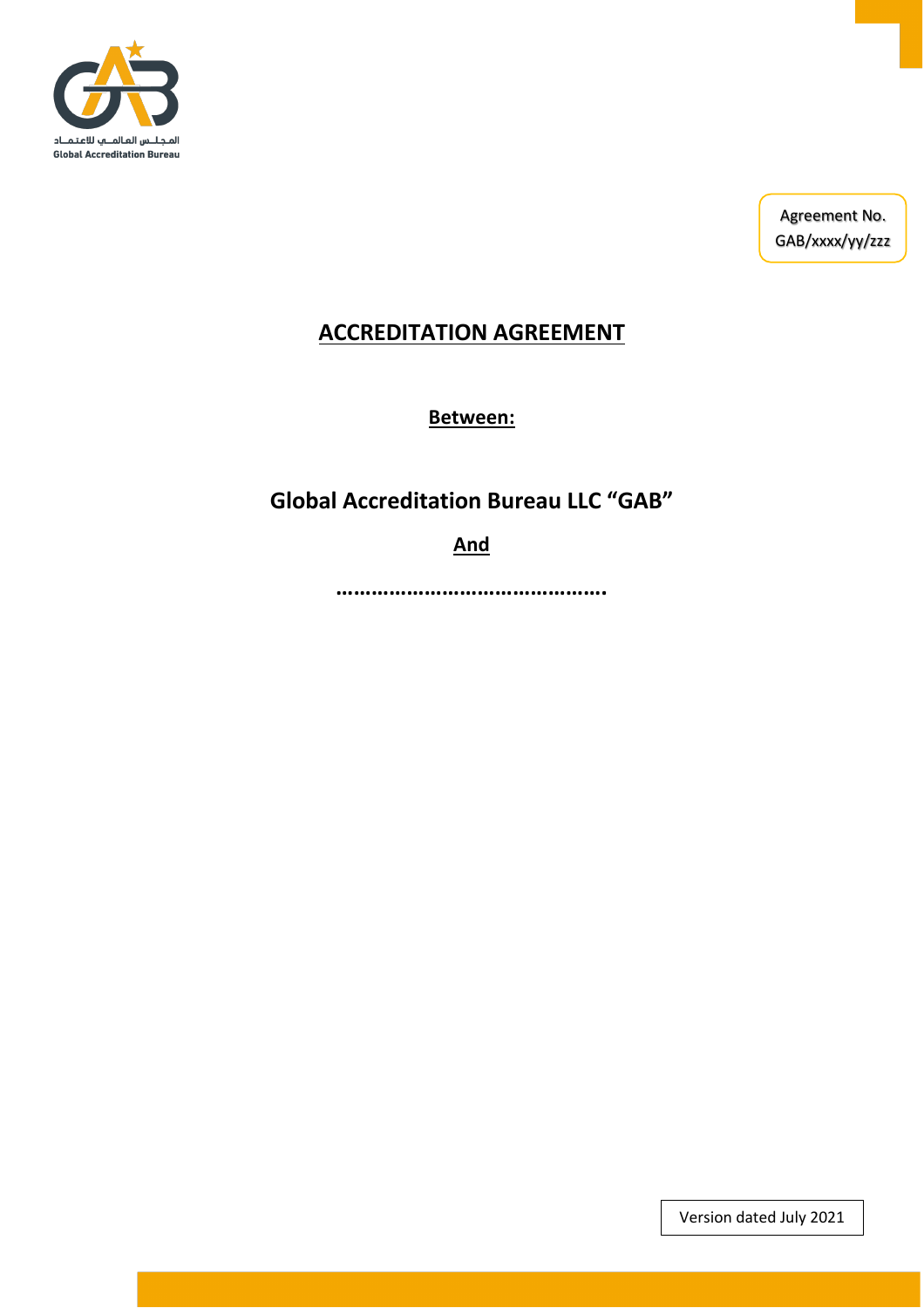

# **Contents of the Agreement**

|                                                                                                | 1  |
|------------------------------------------------------------------------------------------------|----|
|                                                                                                | 2  |
|                                                                                                | 3  |
| 2. Accreditation of conformity assessment bodies (CAB) for<br>management systems certification | 3  |
|                                                                                                | 5  |
|                                                                                                | 8  |
|                                                                                                | 8  |
|                                                                                                | 8  |
|                                                                                                | 8  |
|                                                                                                | 8  |
|                                                                                                | 9  |
| 10. Conditions governing the use of accreditation mark                                         | 9  |
|                                                                                                | 9  |
|                                                                                                | 9  |
|                                                                                                | 10 |
|                                                                                                | 10 |

Page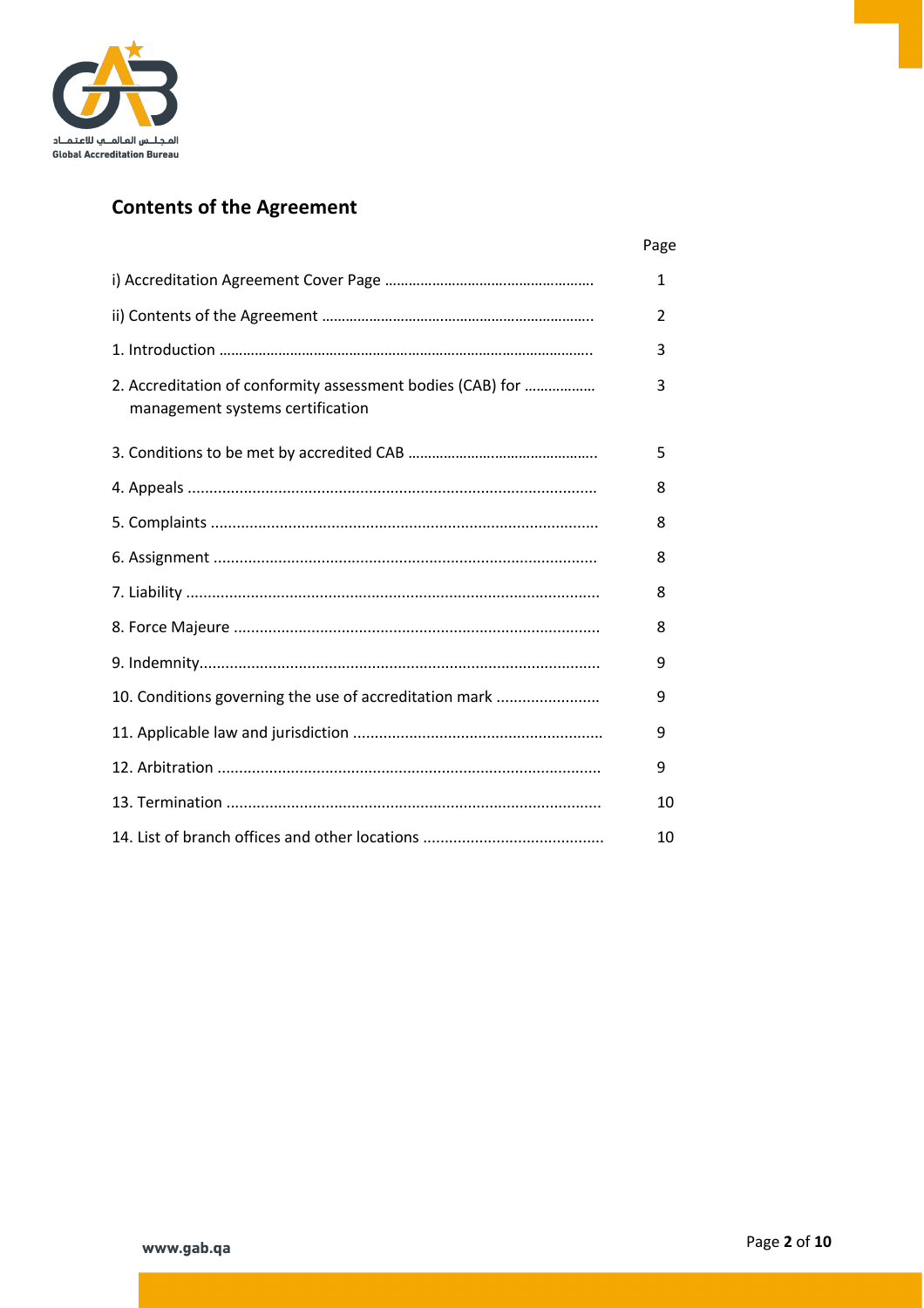

#### THIS AGREEMENT is made on …………………..

BETWEEN:

1. **GLOBAL Accreditation Bureau LLC "GAB",** an independent organization, incorporated in Doha, as a QFC Licensed company, registration no. 00793, whose registered office and physical office is at Amwal Tower, 15th Floor, PO Box: 5523, West Bay, Doha, Qatar

and

2. **……………………………………………** a company incorporated in ……………. with registration number ………………………………………………………………………………, whose office is located at …………………………………………………………………………,

#### **1. INTRODUCTION**

- **1.1** GAB is operating as a sole accreditation body of Qatar for the assessment and accreditation of Conformity Assessment Bodies (CAB).
- **1.2** This Agreement sets out the relationship between GAB and the Accredited Conformity Assessment Bodies undertaking management system certification (CAB) and the standards and conditions to be met by Accredited CAB in the operation of certifying management system standards.
- **1.3** Both GAB and Accredited CAB are expected to abide by letter, spirit, and intent of this Agreement.
- **1.4** CABs applying for accreditation are expected to act as Accredited conformity assessment bodies as part of complying with the requirements for accreditation. The term "Accredited CAB" is therefore deemed to cover applicant CAB also for the purposes of this agreement.

### **2. ACCREDITATION OF CONFORMITY ASSESSMENT BODIES (CABs) UNDERTAKING MANAGEMENT SYSTEM CERTIFICATION**

- **2.1** Conformity Assessment Bodies offering certification of management systems are accredited against the International Standard ISO 17021-1:2015 using other applicable standards and IAF mandatory documents and/or publicly available GAB Accreditation Criteria. Clarifications are issued by GAB from time to time to amplify or explain issues of relevance to Accredited certification for different management systems.
- **2.2** GAB will apply the criteria for accreditation and other applicable mandatory requirements of IAF consistently and will provide suitably qualified personnel for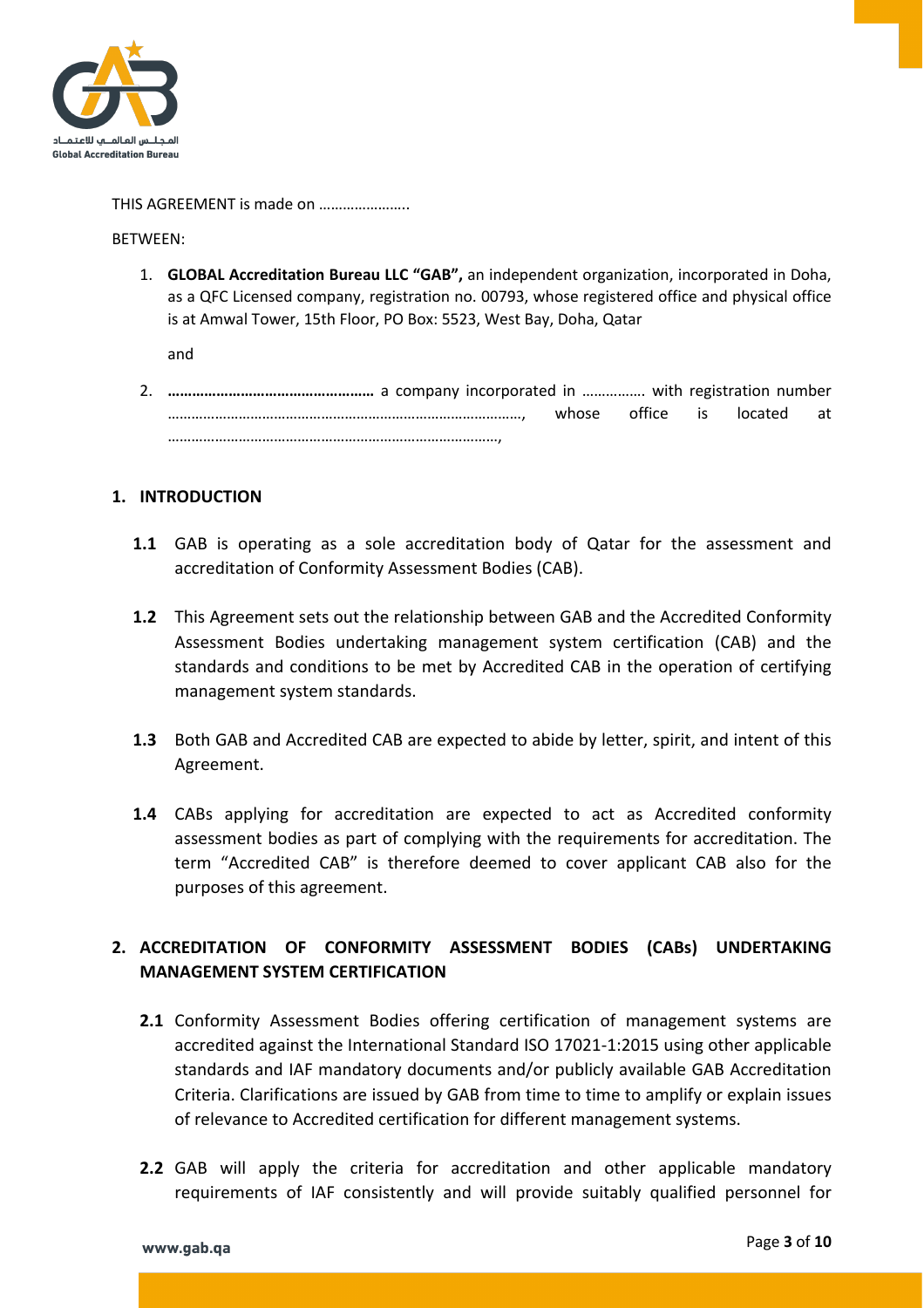

assessment and surveillance of applicant and accredited CAB either by direct deployment of GAB's personnel which includes external resources or by sub-contract to any party approved by GAB.

- **2.3** A CAB applying for accreditation will undergo assessment by GAB to enable GAB's assessors to determine the competence of the CAB and its conformity with the applicable standard(s) against which accreditation is sought. If accreditation is granted, an accreditation certificate will be issued to the CAB.
- **2.4** An accreditation certificate is granted for a defined period on condition that the Accredited CAB.
	- A) Complies with the terms of this Agreement.
	- B) Demonstrates continuing conformity with the relevant standards and other criteria documents.
	- C) Demonstrates continuing competence within the scope of its accreditation.
	- D) Gives such undertakings as GAB may reasonably require.
	- E) Timely pays such fees as are due to GAB.
- 2.5 The scope of accreditation, including sectors applied for accreditation and offices covered, are set out in the schedule(s) to the accreditation certificate, which GAB grants to each CAB.
- **2.6** GAB will indicate how continuing conformity with the relevant standard(s) will be monitored in order that the CAB may maintain its accredited status. The frequency with which each CAB is subject to surveillance will be determined by GAB with reference to the scope and scale of the accredited certification activities of CAB. GAB reserves the right to carry out additional or unscheduled surveillance or re-assessment visits or visits to CAB's clients at intervals other than those predetermined as it may reasonably require. A full reassessment of accredited CAB will be undertaken by GAB every four years.
- **2.7** If an Accredited CAB fails to comply with the terms of this Agreement, any undertaking given to GAB, the relevant accreditation criteria or the conditions for the use of the Accreditation Symbol of GAB, GAB may refuse accreditation, withhold accreditation/reaccreditation, suspend, or withdraw accreditation, reduce the scope of an accreditation, impose a moratorium on the issue of accredited certificates or extensions to scope, require re-assessment or impose other sanctions as appropriate.
- **2.8** Additionally, GAB reserves the right to withdraw accreditation:
	- A) If an Accredited CAB, being a company, enters liquidation, whether compulsory or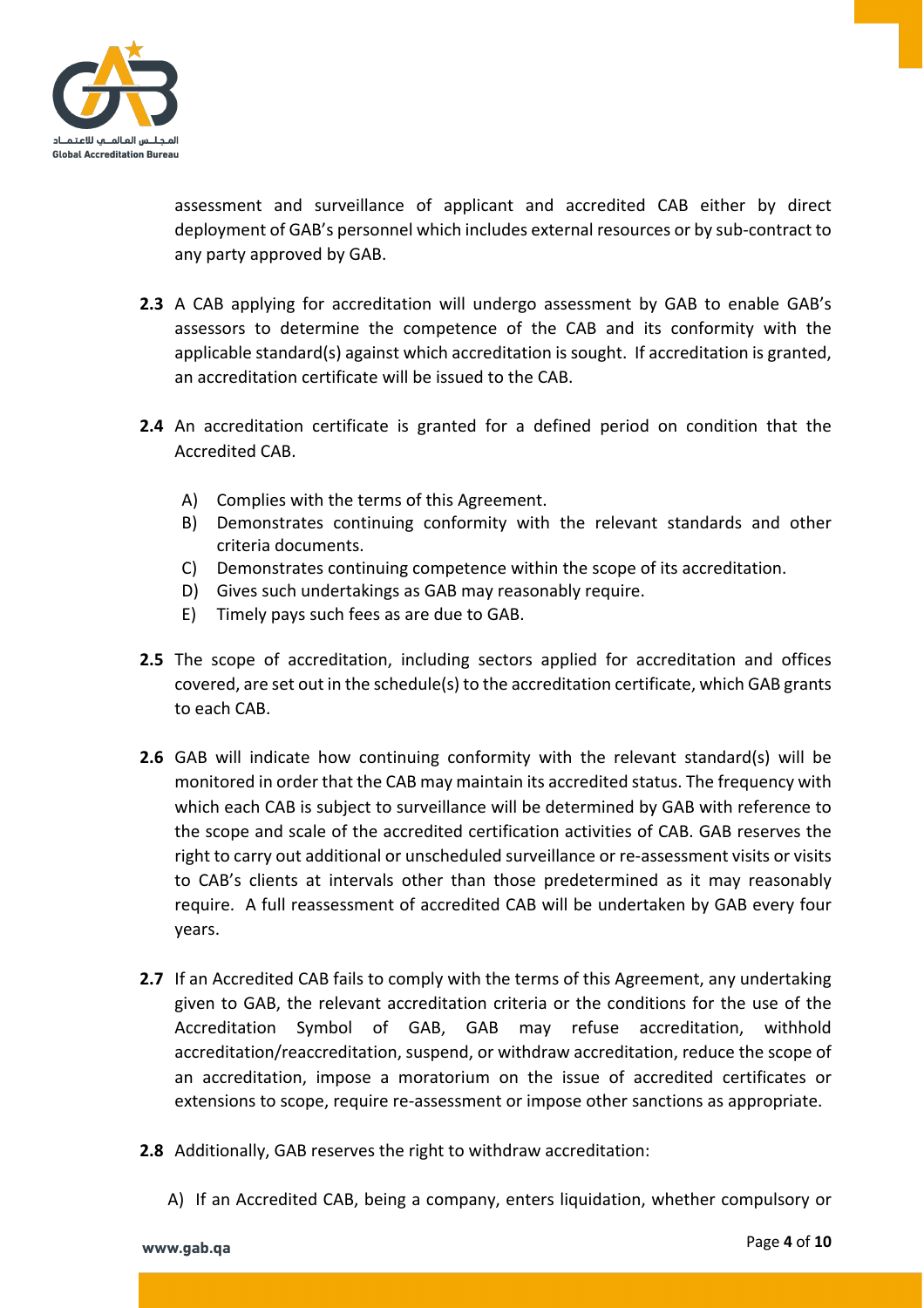

voluntary (but not necessarily including liquidation for the purposes of reconstruction), or has a receiver for its business appointed, or

- B) If an Accredited CAB fails in any respects to comply with the law of the land, or
- C) If an Accredited CAB fails to comply with the conditions specified in the accreditation criteria and procedure.
- **2.9** GAB charges are reviewed annually and are subject to alteration. GAB normally expects that this review will be completed by 31 October in any year and published for implementation with effect from the start of the next GAB financial year starting from 1 January in any year. Accredited CAB will be provided with an annual financial estimated quotation for GAB's charges for the following year based on GAB's assessment of the appropriate level of monitoring for that body (see 2.6 above).
- **2.10** All information gained by GAB and its personnel in GAB's direct dealing with Accredited CAB, other than information already in the public domain, will be treated as confidential and will not, subject to the law of the land, be divulged without prior written consent of the Accredited CAB.
- **2.11** Accreditation should not be regarded as in any way changing the contractual responsibilities between the Accredited CAB and its clients. While accreditation is the indication of the integrity and competence of the Accredited CAB, it cannot be taken to constitute an undertaking by GAB that the Accredited CAB will maintain a specific level of performance for all its management system certification activities.

#### **3. CONDITIONS TO BE MET BY ACCREDITED CAB**

- **3.1** The Accredited CAB shall offer GAB and its representatives such reasonable access and co-operation as necessary to enable GAB to monitor conformity with this Agreement and the relevant standard(s). The Accredited CAB shall also use reasonable endeavours to provide access to GAB assessors and experts to its customers' premises to conduct assessment activities, as GAB shall reasonably require.
- **3.2** The Accredited CAB shall:
	- A) At all times comply with the terms of this Agreement and with the relevant accreditation standards and applicable documents.
	- B) only claim that it is Accredited in respect of those activities which are the subject of the schedule of accreditation attached to the accreditation certificate issued to it by GAB from time to time and such activities are carried out in accordance with this Agreement and the relevant standard(s).
	- C) Use the Accreditation Symbol of GAB only on those certificates (and schedules where applicable) which fall within the scopes accredited by GAB. The Accredited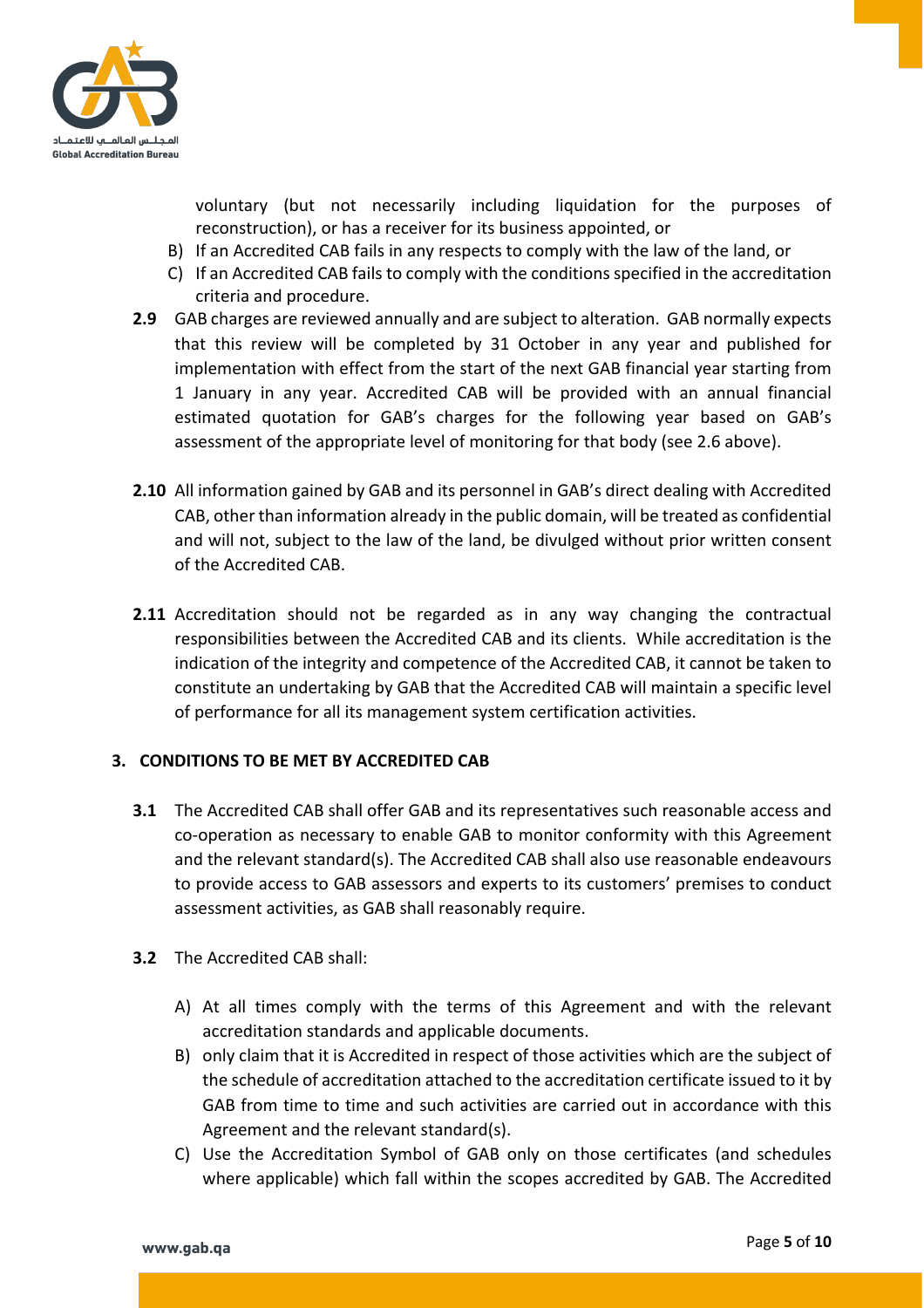

CAB shall only use the appropriate accreditation symbol or refer to GAB accreditation in the manner prescribed by GAB.

- D) Pay to GAB any outstanding fees prior to accreditation and promptly pay all fees due to GAB, in accordance with the Fee Schedule issued by GAB from time to time.
- E) Not use its accreditation in such a manner as to bring accreditation into disrepute and take appropriate steps to correct any statement or expression, which GAB considers to be misleading.
- F) Upon the withdrawal of accreditation, however determined, discontinue forthwith its use of any reference to accreditation, withdraw all advertising matter which contains any reference thereto, return the certificate of accreditation, discontinue issue of Accredited certificates, and take such action with existing clients holding Accredited Certificates as GAB may require.
- G) Make it clear in all contracts with its clients and in guidance documents that a certificate issued by it in no way implies that any certification issued by CAB is approved by GAB.
- H) Ensure that Accredited Certification services shall not be used by itself or its clients for promotional or publicity purposes in any way that GAB considers to be misleading and take such immediate steps as GAB may require to correct any such misleading use.
- I) Have enforceable arrangements with its clients to provide, on request, access to accrediting body assessment teams on its own or to witness the CAB audit team performing certification audits at clients' site.
- J) Provide, on demand, or during assessments at any location all records/information relating to complaints, appeals and disputes related to Certification activities.
- K) Inform at the time of application and subsequently whenever there are changes, the countries into which GAB Accredited certificates are issued directly by CAB or through sub-contractors.
- L) Inform at the time of application and subsequently whenever there are changes, the countries in which the accredited CAB operates from local offices, and the nature of the legal relationship of such offices with CAB.
- M) Inform if Accredited certificates issued in countries other than the country where the applicant CAB was assessed in previous assessments.
- N) Accredited CABs shall not issue an unaccredited certificate for the management systems and the scopes for which it is accredited by GAB.
- **3.3** The Accredited CAB may use in documents, brochures, or advertising media, without variation, the phrases "a GAB Accredited CAB listed under registration number ........." and "listed in the GAB Register of CAB under registration number ...........".
- **3.4** The Accredited CAB shall inform GAB of any changes which it is planning, and which are likely to have impact on the Accredited CAB's conformity with this Agreement and the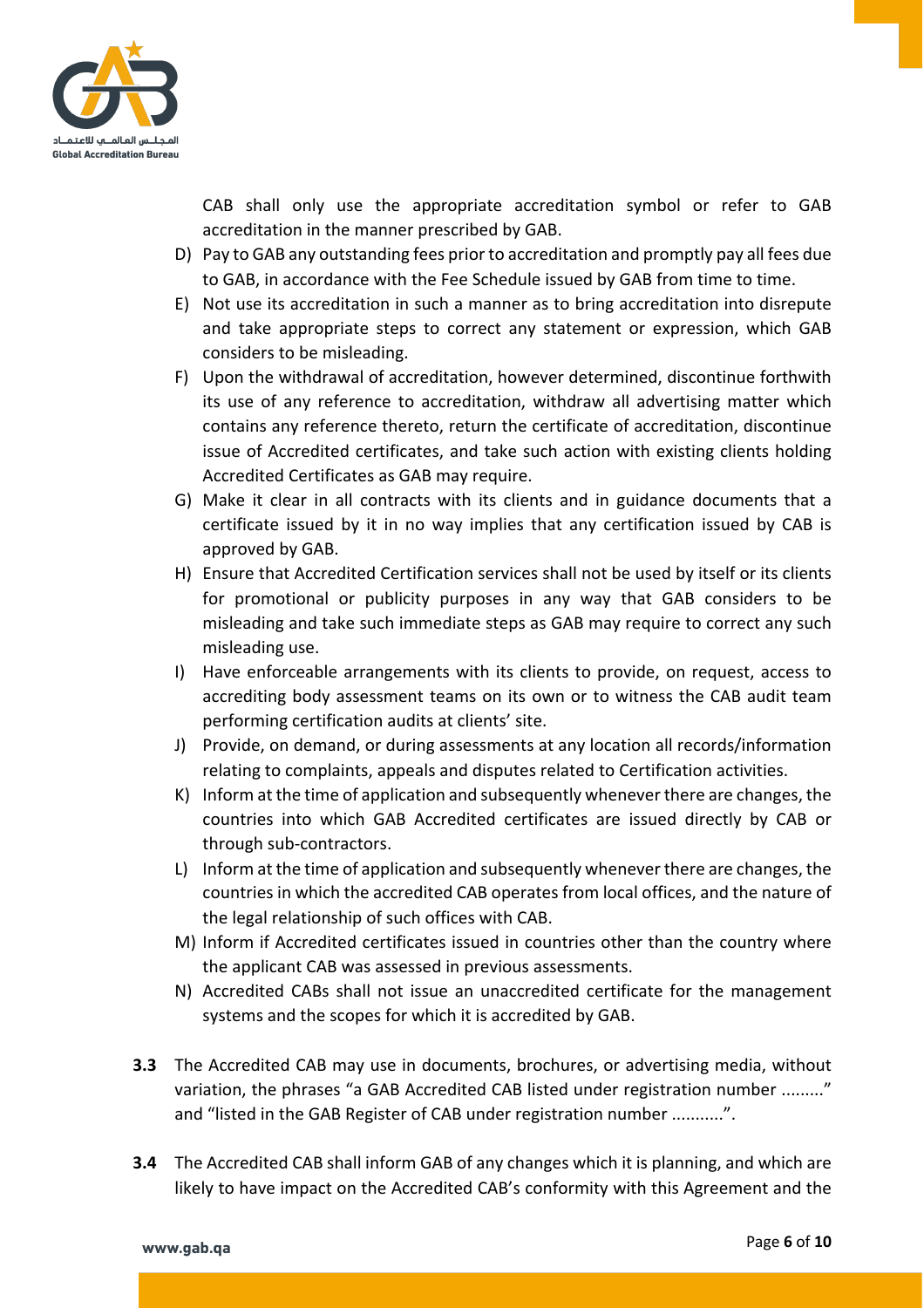

relevant standard(s) or otherwise, affecting or potentially affecting, the Accredited CAB's capability or scope of accreditation, as soon as possible, or, in any event, at least fourteen days prior to implementing any such planned change.

- **3.5** The Accredited CAB shall inform GAB of any planned/unplanned changes in its
	- A) Legal, commercial, or organizational status,
	- B) organization and management, for example key managerial staff
	- C) policies or procedures, where appropriate
	- D) location of its premises and offices
	- E) personnel, equipment, facilities, working environment or other resources, were significant.
	- F) capability of Certification or scope of Accredited Sectoral Scopes, or conformance with the requirements of the accreditation criteria.
- **3.6** Accredited CAB shall inform GAB of other such matters that may affect or potentially affect the Accredited CAB's capability, or scope of Accredited activities, or conformity with the requirements in this Agreement or the relevant criteria standard(s).
- **3.7** GAB shall give due notice of any proposed changes relating to this Agreement to Accredited CAB. The Accredited CAB shall be given such reasonable time as is necessary to make any adjustments to its procedures under the proposed changes. The Accredited CAB shall notify GAB regarding the completion of such changes within the time fixed for such adjustments.
- **3.8** An Accredited CAB wishing to relinquish its GAB accreditation shall give at least ninety days written notice to GAB of its intent, stating the arrangements made for protection of clients holding Accredited certification, settlement of GAB fees, and the return of the certificate of accreditation. Relinquishing accreditation will not diminish its liability for the activities that have been performed prior to relinquishing its accreditation.
- **3.9** Any notice or other communication given or sent by GAB to an Accredited CAB in connection with, or under, this Agreement, shall be deemed to be duly given or sent if despatched by registered post to the address of the Accredited CAB last known to GAB or by email to the email ID declared in its application and shall be deemed to be given at the time when the same would have been delivered.
- **3.10** Financial arrangements between an Accredited CAB and its client are not the responsibility of, and are not subject to the control of, GAB. However, information contained therein may be subject to audit by GAB.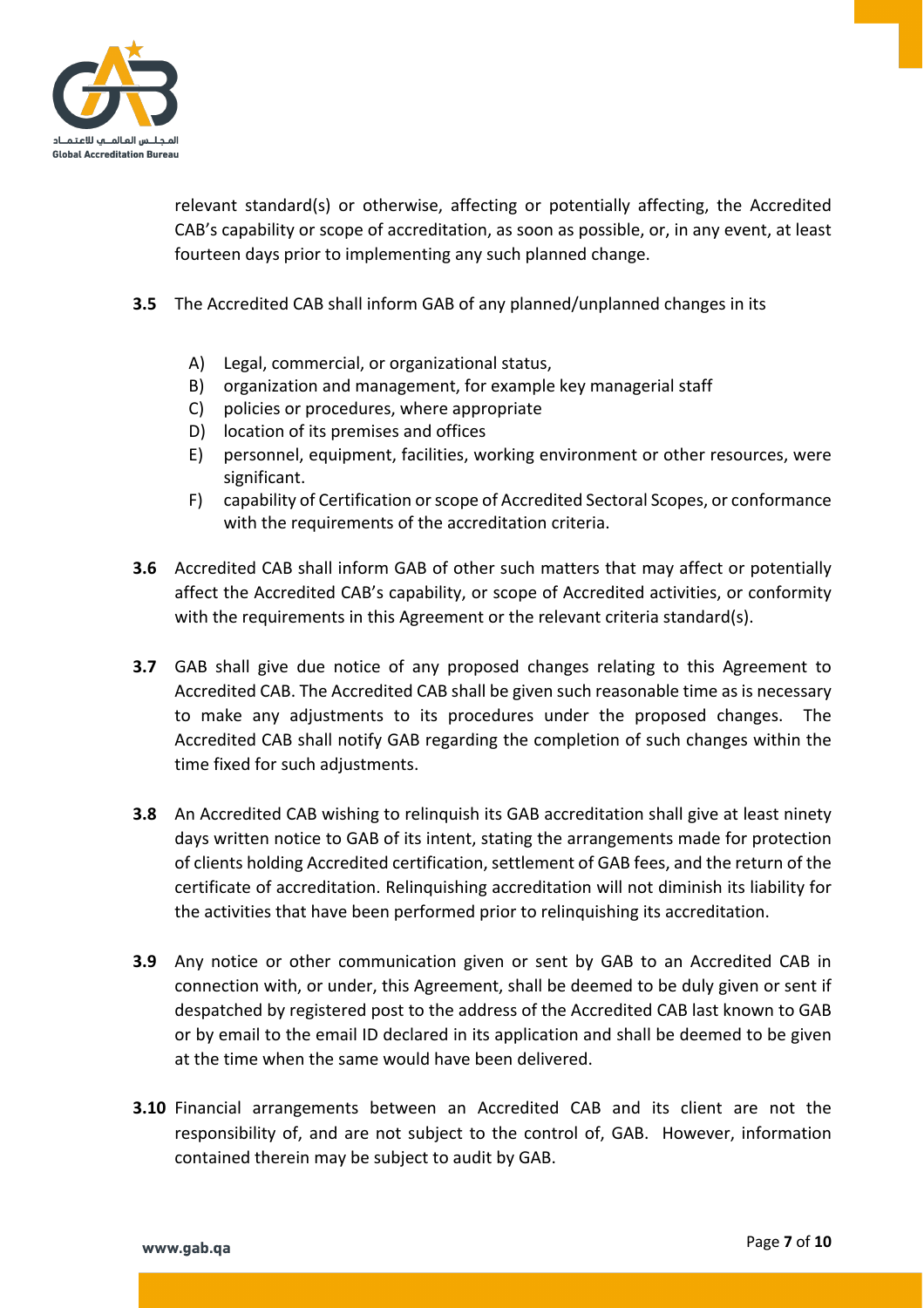

### **4. APPEALS**

- **4.1** Appeals will be considered only against an accreditation decision made by GAB. An accreditation decision is a decision by GAB to refuse, grant, reduce, suspend, or withdraw accreditation or when GAB grants, or denies, an extension to scope. Such a decision by GAB shall stand and will be subject to hearing and disposal of appeal, if any.
- **4.2** Appeals in writing against a decision by GAB will be processed in accordance with the GAB Appeals Procedure. The Appeals procedure is made available to all CABs on request.

#### **5. COMPLAINTS**

- **5.1** Any complaint against GAB should be addressed to the President of GAB in writing.
- **5.2** Any complaint against President, GAB should be addressed to Chairman, BOD.
- **5.3** Any complaints against Accredited CABs should be made to the President, GAB, in writing.

#### **6. ASSIGNMENT**

**6.1** Except as otherwise agreed by the parties in writing, accreditation shall not be assigned to any other legal entity by the accredited CAB.

#### **7. LIABILITY**

**7.1** No representation, promise or warranty, express or implied, is or will be made or given as to the accuracy or completeness of any information, review, audit, or advice supplied, made or given by GAB (or any of its directors, employees or agents) in the course of providing services pursuant to this Agreement and no director, employee or agent of GAB is authorised (nor shall any such person be deemed to have been given any such authority) to make or give any such representation, promise or warranty, and any such representation, promise or warranty purported to be so made or given shall not be relied upon by the Accredited CAB.

#### **8. FORCE MAJEURE**

**8.1** No failure or omission by either party to carry out or observe any of the stipulations, conditions, or warranties to be performed shall give rise to any claim against such party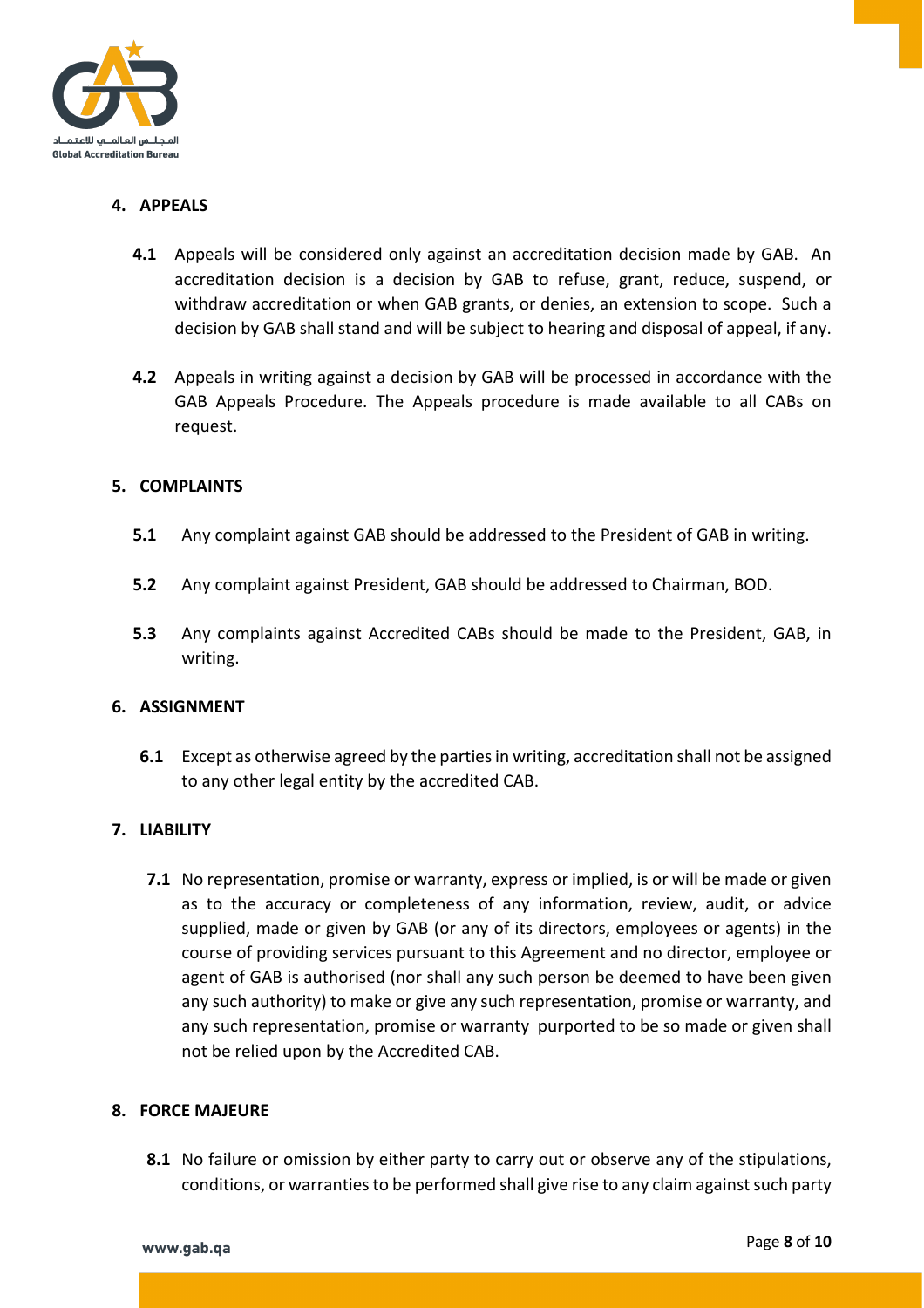

or be deemed to be a breach of contract to the extent that such failure or omission rises from causes reasonably beyond the control of such party.

#### **9. INDEMNITY**

**9.1** The Accredited CAB undertakes to indemnify GAB against any losses suffered by or claims made against GAB because of misuse by the Accredited CAB of any accreditation, licence or symbol/mark granted by GAB because of any breach by the Accredited CAB of the terms of this agreement.

#### **10. CONDITIONS GOVERNING THE USE OF ACCREDITATION MARK**

**10.1** The Accredited CAB will be provided with and acknowledges receipt of the *Procedure for Use of GAB Accreditation Symbol* and hereby agrees to comply with and to take all reasonable steps to ensure that compliance with these *conditions* is enforced amongst its certified clients.

#### **11. APPLICABLE LAW AND JURISDICTION**

**11.1** This Agreement shall in all respects be construed and operate as an Agreement made in Qatar and in conformity with QFC Laws. The construction and validity of this contract shall be governed by the QFC Legal process and is subject to the exclusive jurisdiction of the QFC Legal process.

#### **12. ARBITRATION**

**12.1** All disputes, differences or questions at any time arising between the parties as to the content of this agreement or as to any matter or things arising out of this Agreement or in any way connected therewith (which cannot be settled by mutual agreement) shall be referred to the arbitration in accordance with the QFC Legal system.